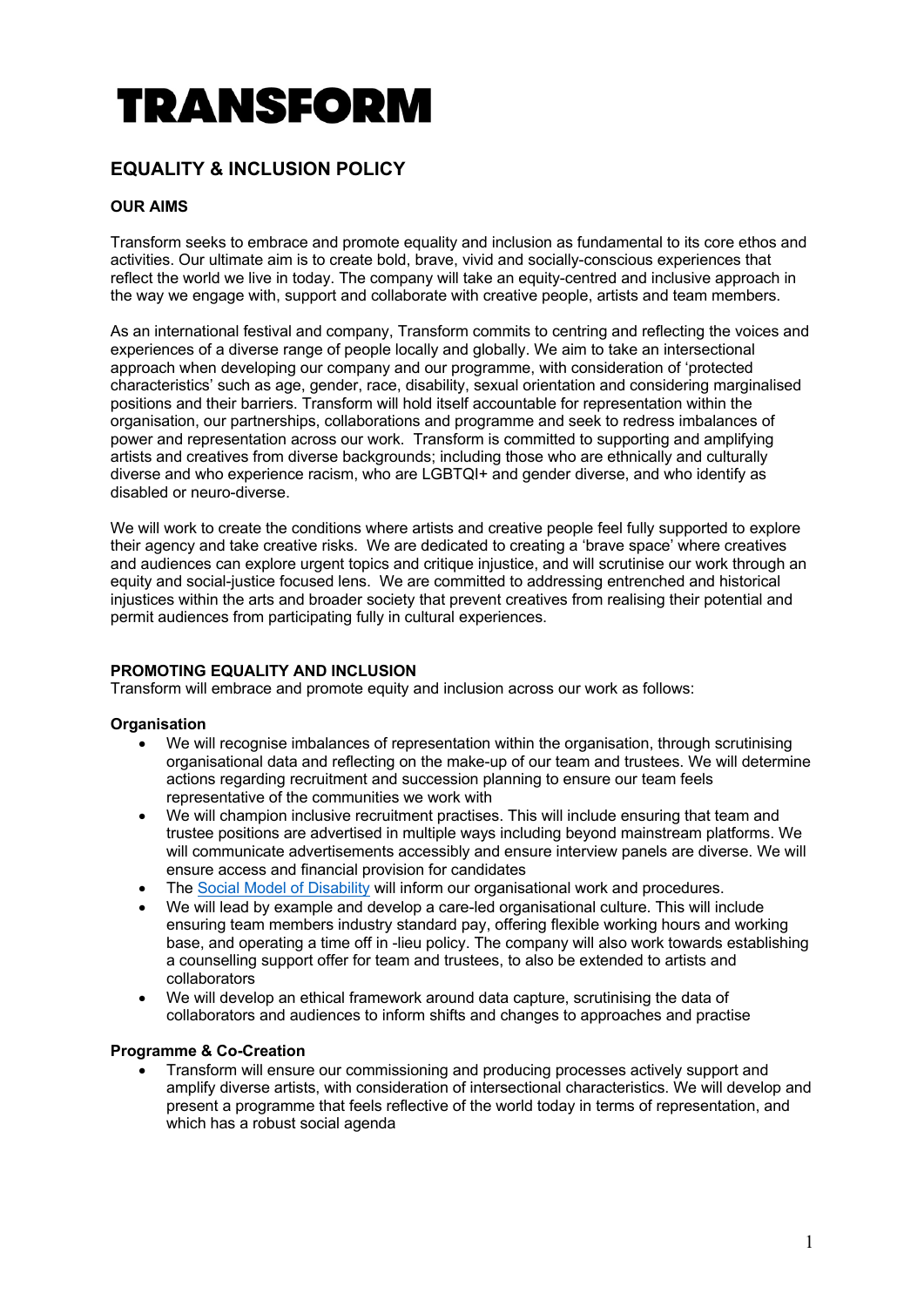# TRANSFORM

- We will ensure artists and creative people working with Transform feel valued and supported to realise their potential and can create on their own terms. We will ensure industry standard and timely pay and proactive support for access requirements.
- Transform will ensure that co-created projects and initiatives reach a broad spectrum of the community, through inclusive recruitment approaches. We will build flexible access provision and support workers into projects.

#### **Communications & Audience Access**

- Transform will work to connect with those who might not otherwise engage with performance as a result of financial or wider societal barriers. We will develop affordable and inclusive ticketing models and robust engagement campaigns
- We will ensure open and transparent communications with audiences regarding the nature of performances. Where appropriate, we will offer physical space or otherwise for audiences to decompress following performances. Where productions include particularly challenging subject matter or material, appropriate support or sign-posting to support will be arranged
- We will ensure access provision across our programme including BSL, captioned and relaxed performances

#### **DISCRIMINATION**

Transform recognises that many people in our society experience discrimination. Discrimination means acting unfairly against a group or individual through for example exclusion, verbal comment, denigration, harassment, victimisation, a failure to appreciate needs or the assumption of such needs without consultation, unconscious bias, micro-aggressions, and other forms of oppression. All forms of discrimination are unacceptable, regardless of whether there was any intention to discriminate or not. If any team member or collaborator of the company experiences any form of discrimination or microaggression, we encourage the matter to be raised. In addition to a Listening Model approach where anybody accessing Transform's work can engage in a conversation about our practise, Transform operates a formal complaints procedure where a complaint can be made in writing to the Creative Director, Chair, or Deputy Chair\*.

#### **ACCOUNTABILITY**

The team and board of Transform has responsibility for the effective operation of this policy. Artists, partners and collaborators are also invited to play an active role in upholding the values and principles of this policy.

Transform has established the following mechanisms to ensure the company holds itself accountable for this policy and its practise:

#### **Accountability Practise Group**

The company has established an Accountability Practise Group, made up of representatives from the Transform team and board. The Accountability Practise Group meets quarterly to reflect upon, consider and scrutinise the company's practices and approaches during the last quarter and previous year in relation to equality, inclusion and representation. Particular strategic objectives and focuses of the Accountability Practise Group currently include Transform's anti-racist practice, the company's approach to and support for trans rights, the company's strategic objectives in regards to access and disability justice, and the company's approach to environmentally sustainable practices in relation to the global climate emergency. The Accountability Practise Group are also a point of contact with Transform's team, collaborators, partners and wider community as part of the companies Listening Model. The Accountability Group makes recommendations to the Transform board in respect of reviewing and making changes to company practises and policies.

#### **Listening Model**

Transform has established a Listening Model, where we make ourselves available for listening and conversation with our wider community. Anybody working with Transform or accessing Transform's work can offer feedback, make a suggestion, raise an issue, question or provocation. We want to challenge ourselves, and actively listen and understand how we can evolve our practices for the